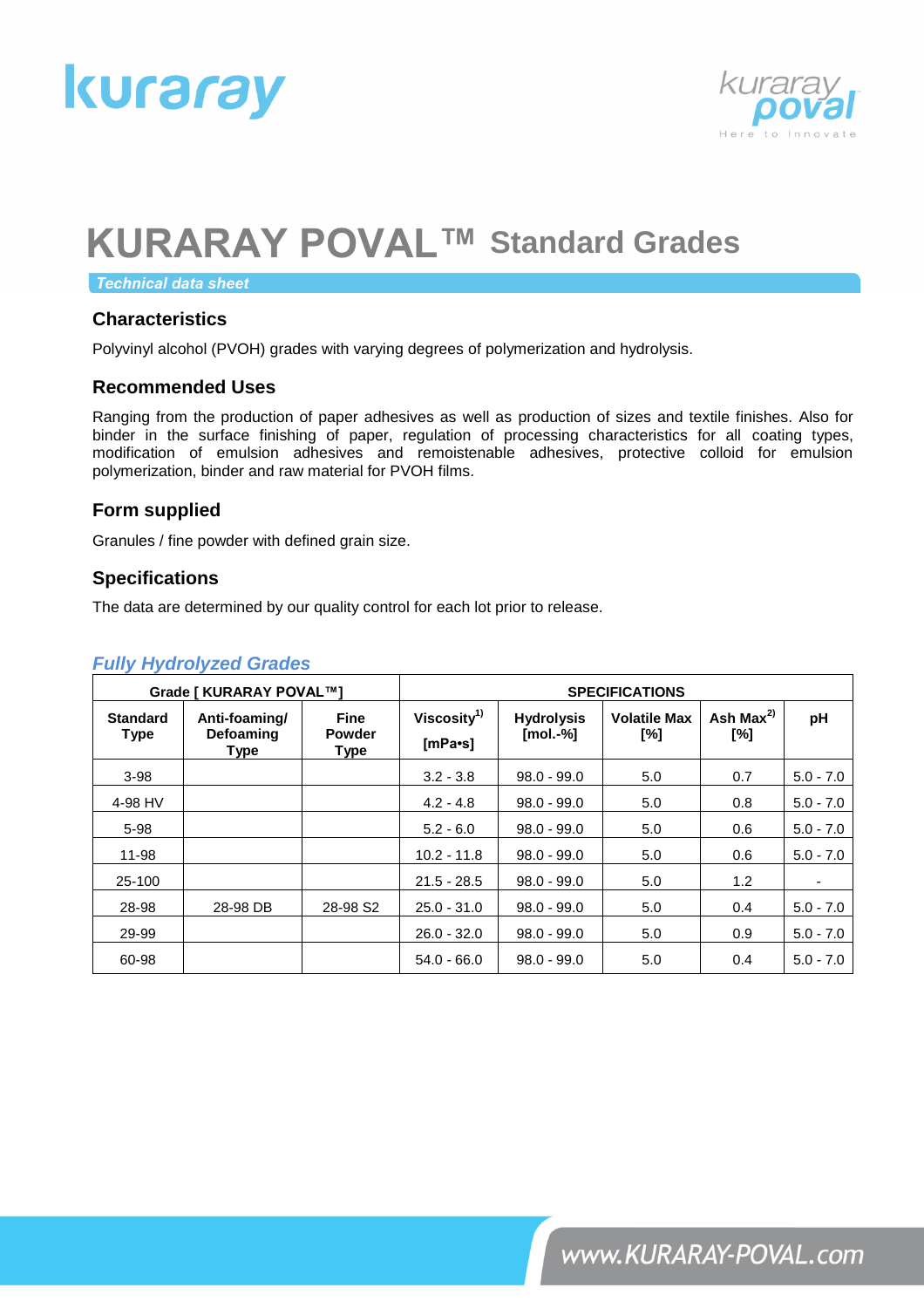# kuraray



# **KURARAY POVAL™ Standard Grades**

**Technical data sheet** 

# *Medium Hydrolyzed Grades*

| Grade [ KURARAY POVAL™]        |                                           | <b>SPECIFICATIONS</b>                |                                              |                                  |                            |                   |             |
|--------------------------------|-------------------------------------------|--------------------------------------|----------------------------------------------|----------------------------------|----------------------------|-------------------|-------------|
| <b>Standard</b><br><b>Type</b> | Anti-foaming/<br><b>Defoaming</b><br>Type | <b>Fine</b><br><b>Powder</b><br>Type | Viscosity <sup>1)</sup><br>$[mPa\text{-}sl]$ | <b>Hydrolysis</b><br>$[mol.-\%]$ | <b>Volatile Max</b><br>[%] | Ash $Max2$<br>[%] | pH          |
| $7-92$                         |                                           |                                      | $6.3 - 7.7$                                  | $90.5 - 92.5$                    | 5.0                        | 0.4               | $5.0 - 7.0$ |
| 17-94                          |                                           |                                      | $14.5 - 18.5$                                | $92.5 - 94.0$                    | 5.0                        | 0.4               | $5.0 - 7.0$ |
| 27-95                          |                                           |                                      | $24.0 - 30.0$                                | $94.5 - 95.5$                    | 5.0                        | 0.4               | $5.0 - 7.0$ |
| 27-96                          |                                           |                                      | $24.0 - 30.0$                                | $95.5 - 96.5$                    | 5.0                        | 0.4               | $5.0 - 7.0$ |
| 55-95                          |                                           |                                      | $50.0 - 60.0$                                | $95.0 - 96.0$                    | 5.0                        | 0.4               | $5.0 - 7.0$ |

# *Partially Hydrolyzed Grades*

| Grade [ KURARAY POVAL™]        |                                           | <b>SPECIFICATIONS</b>         |                                      |                                 |                            |                        |             |
|--------------------------------|-------------------------------------------|-------------------------------|--------------------------------------|---------------------------------|----------------------------|------------------------|-------------|
| <b>Standard</b><br><b>Type</b> | Anti-foaming/<br>Defoaming<br><b>Type</b> | <b>Fine</b><br>Powder<br>Type | Viscosity <sup>1)</sup><br>$[mPa-s]$ | <b>Hydrolysis</b><br>$[mol.-%]$ | <b>Volatile Max</b><br>[%] | Ash Max $^{2)}$<br>[%] | pH          |
| $3 - 88$                       |                                           |                               | $3.2 - 3.6$                          | $87.0 - 89.0$                   | 5.0                        | 0.4                    | $5.0 - 7.0$ |
| $5 - 88$                       | 5-88 MB                                   | 5-88 S2                       | $4.6 - 5.4$                          | $86.5 - 89.0$                   | 5.0                        | 0.4                    | $5.0 - 7.0$ |
| $9 - 88$                       |                                           |                               | $8.0 - 10.0$                         | $87.0 - 89.0$                   | 5.0                        | 0.4                    | $5.0 - 7.0$ |
| 22-88                          | 22-88 SB<br>22-88 PK                      | 22-88 S2                      | $20.5 - 24.5$                        | $87.0 - 89.0$                   | 5.0                        | 0.4                    | $5.0 - 7.0$ |
| 30-88                          | 30-88 SB<br>30-88 DB                      | 30-88 S2                      | $27.0 - 33.0$                        | $87.0 - 89.0$<br>$86.5 - 89.0$  | 5.0                        | 0.4                    | $5.0 - 7.0$ |
| 44-88                          | 44-88 SB                                  | 44-88 S2                      | $40.0 - 48.0$                        | $87.0 - 89.0$                   | 5.0                        | 0.4                    | $5.0 - 7.0$ |
| 95-88                          |                                           |                               | $80.0 - 110.0$                       | $87.0 - 89.0$                   | 5.0                        | 0.4                    | $5.0 - 7.0$ |
| 23-88 E                        |                                           |                               | $20.0 - 26.0$                        | $87.0 - 89.0$                   | 5.0                        | 0.4                    | $5.0 - 7.0$ |
| 23-88 EE                       |                                           |                               | $20.0 - 26.0$                        | $87.0 - 89.0$                   | 5.0                        | 0.4                    | $5.0 - 7.0$ |
| 45-88 E                        |                                           |                               | $40.0 - 50.0$                        | $87.0 - 89.0$                   | 5.0                        | 0.4                    | $5.0 - 7.0$ |
| $3 - 80$                       |                                           |                               | $2.8 - 3.3$                          | $78.5 - 81.5$                   | 5.0                        | 0.4                    | $5.0 - 7.0$ |
| $5 - 82$                       |                                           |                               | $4.5 - 5.2$                          | $80.0 - 83.0$                   | 5.0                        | 0.4                    | $5.0 - 7.0$ |
| 26-80                          |                                           |                               | $21.0 - 31.0$                        | 78.0 - 81.0                     | 5.0                        | 0.4                    | $5.0 - 7.0$ |
| 40-80 E                        |                                           |                               | $37.0 - 45.0$                        | 79.0 - 81.0                     | 5.0                        | 0.4                    | $5.0 - 7.0$ |
| 32-80                          |                                           |                               | $29.0 - 35.0$                        | 79.0 - 81.0                     | 5.0                        | 0.4                    | $5.0 - 7.0$ |
| 48-80                          |                                           |                               | $45.0 - 51.0$                        | $78.5 - 80.5$                   | 5.0                        | 0.1                    | $5.0 - 7.0$ |

Note: 1) Viscosity is measured at 4% aqueous solution at  $20^0C$  determined by Brookfield synchronized-motor rotary type 2) Ash content is measured at dry basis as Na2O.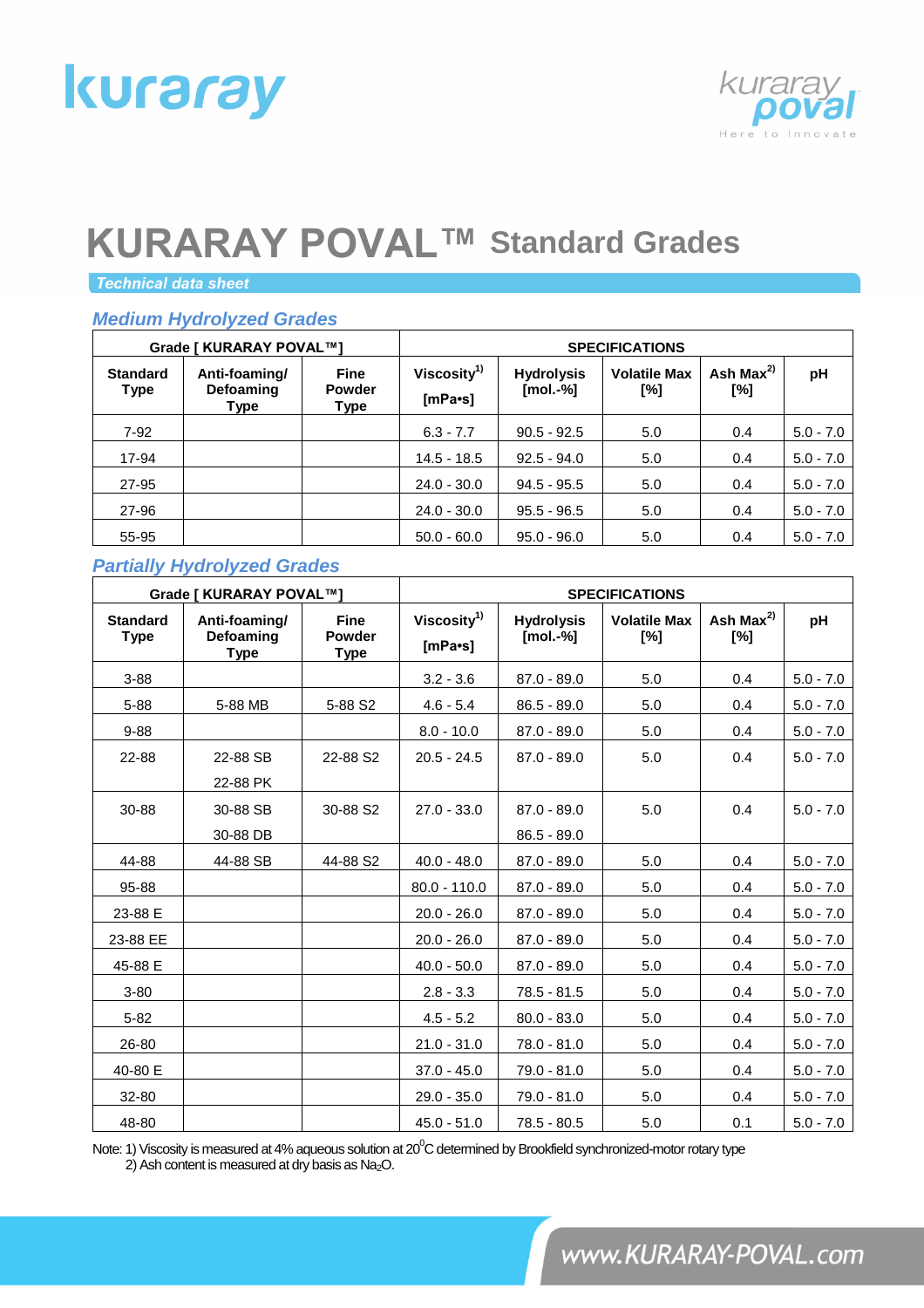



**Technical data sheet** 

# **Additional data, valid for all KURARAY POVAL™ grades**

The first number in the nomenclature denotes the viscosity of the 4 % aqueous solution at 20 °C as a relative measure for the molar mass of the KURARAY POVAL™. The second number denotes the degree of hydrolysis of the polyvinyl acetate from which the KURARAY POVAL™ grade is derived.

#### **Properties and uses**

Polyvinyl alcohols are water-soluble polymers manufactured by alcoholysis of polyvinyl acetate. The properties of the various grades are mainly governed by the molecular weight and the remaining content of acetyl groups.

As PVOHs have such good cohesion and good adhesion to fibres, fillers and pigments, all KURARAY POVAL™ grades are notable for their good bonding strength and pigment binding capacity. The latter intensifies with increasing molecular weight; in the case of KURARAY POVAL™ expressed by the viscosity of aqueous 4 % solution stated in the first number of the grade designation. This, in addition to the adhesive/ cohesive strength and with a number of other specific properties, allows the manufacture of unfilled to highly filled systems for a variety of uses.

For KURARAY POVAL™ defoamed grades, REACH conform defoamers is added to reduce foaming during dissolution using direct steam and during processing.

### **KURARAY POVAL™ as binder in textile sizes**

A binder in sizes is based on its good penetration capacity and good adhesion properties on all types of fibrous material. The excellent film characteristics of KURARAY POVAL™ like high cohesion and toughness, low electrostatic charging and redissolving capacity of the dried film in water complete the characterisation of this polymer as suitable agent for this purpose.

### **KURARAY POVAL™ as a versatile auxiliary aid in paper applications**

Due to its broad property profile KURARAY POVAL™ is frequently used as a co-binder in paper coatings. The particular suitability of KURARAY POVAL™ in pigmented coatings is based on

- **its outstanding carrier properties of optical brightening agents**
- **its excellent colloidal protection becoming effective in high solids pigment formulations which establishes a smooth viscosity profile**
- **its good water retention in coating colors**
- **its high binding strength in paper coatings which can be related to polymer cohesion as well as to good adhesion to the fibre and to the pigment particles, respectively**

Low molecular weight KURARAY POVAL™ grades such as KURARAY POVAL™ 5-98 are the preferred polyvinyl alcohols to be used in paper coatings. KURARAY POVAL™ possesses remarkable barrier properties. Due to its insolubility in most organic solvents, surfaces treated with KURARAY POVAL™ repel hydrophobic products such as oil, grease and fat. Furthermore, KURARAY POVAL™ displays excellent mechanical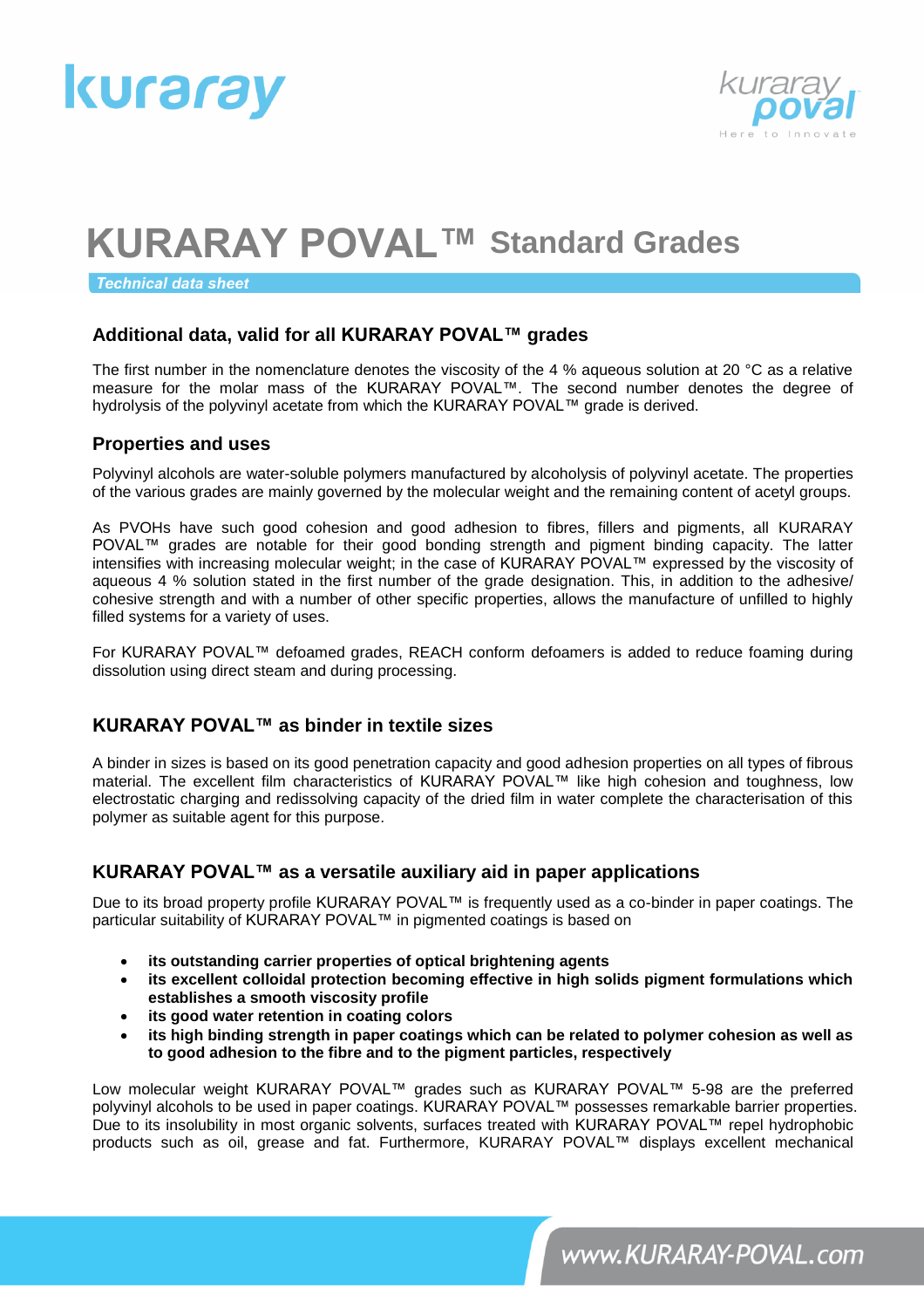



#### **Technical data sheet**

strength properties if applied as a film on paper or paperboard. Therefore, it fits well as a surface sizing agent. Many special paper grades are produced using KURARAY POVAL™, such as

- **silicon base paper, to be used as release paper for PSA labels**
- **banknote paper and grades with high folding endurance**
- **thermo-reactive paper for bar code labels or facsimile machines**
- **film casting (release) paper**
- **ink-jet paper**

### **KURARAY POVAL™ as adhesive promoter**

KURARAY POVAL™ as an adhesive raw material is used in a similar manner as natural products such as casein as well as starch and its degraded derivatives (for example dextrins) as raw material for the production of aqueous adhesive solutions. Compared to dextrins and casein KURARAY POVAL™ has the advantage of a more uniform chemical structure and greater adhesion, being obtained with minimum raw material requirements.

#### **Water-activated adhesives**

Remoistenable adhesives are employed mainly in the paper processing industry. Very familiar uses are the gumming of paper on the reverse side (e.g. postage stamps and labels) and the application of gum to the flaps of envelopes and Jiffy®-type bags. Partially hydrolyzed KURARAY POVAL™ grades with low to medium viscosity, e.g. KURARAY POVAL™ 5-88 are particularly suitable for this function. To produce the adhesive, KURARAY POVAL™ solutions of up to 30 % are applied according to the viscosity requirements, these solutions containing additions of preservative and defoamer if necessary. The open time of the adhesive depends on the grade of KURARAY POVAL™ employed. Increasing viscosity of a 4 % KURARAY POVAL™ solution is generally accompanied by decreasing open time. An applied quantity of some 10 g KURARAY POVAL™ 5-88 solid per m<sup>2</sup> allows the production of coatings with very good remoistening properties and the following advantages:

- **high degree of flatness during storage under fluctuating air humidity**
- **colorless, flexible coatings**
- **minimal blocking tendency, even in high air humidity**
- **fast setting after reactivation**

#### **Modification of emulsion adhesives**

Aqueous solutions of KURARAY POVAL™ can be added to polymer emulsions already stabilized with polyvinyl alcohol. This affects the:

- **extension of the open time**
- **increase of the setting speed**
- **influence on the rheology**

The open time is very important in such operations like the manual or machine bonding of wood and paper. In a number of polymer emulsions the addition of KURARAY POVAL™ solution increases the bonding speed considerably. Additions of up to 10 % of an approx. 15 % solution of KURARAY POVAL™ to the polymer emulsion have proven to be suitable for this purpose.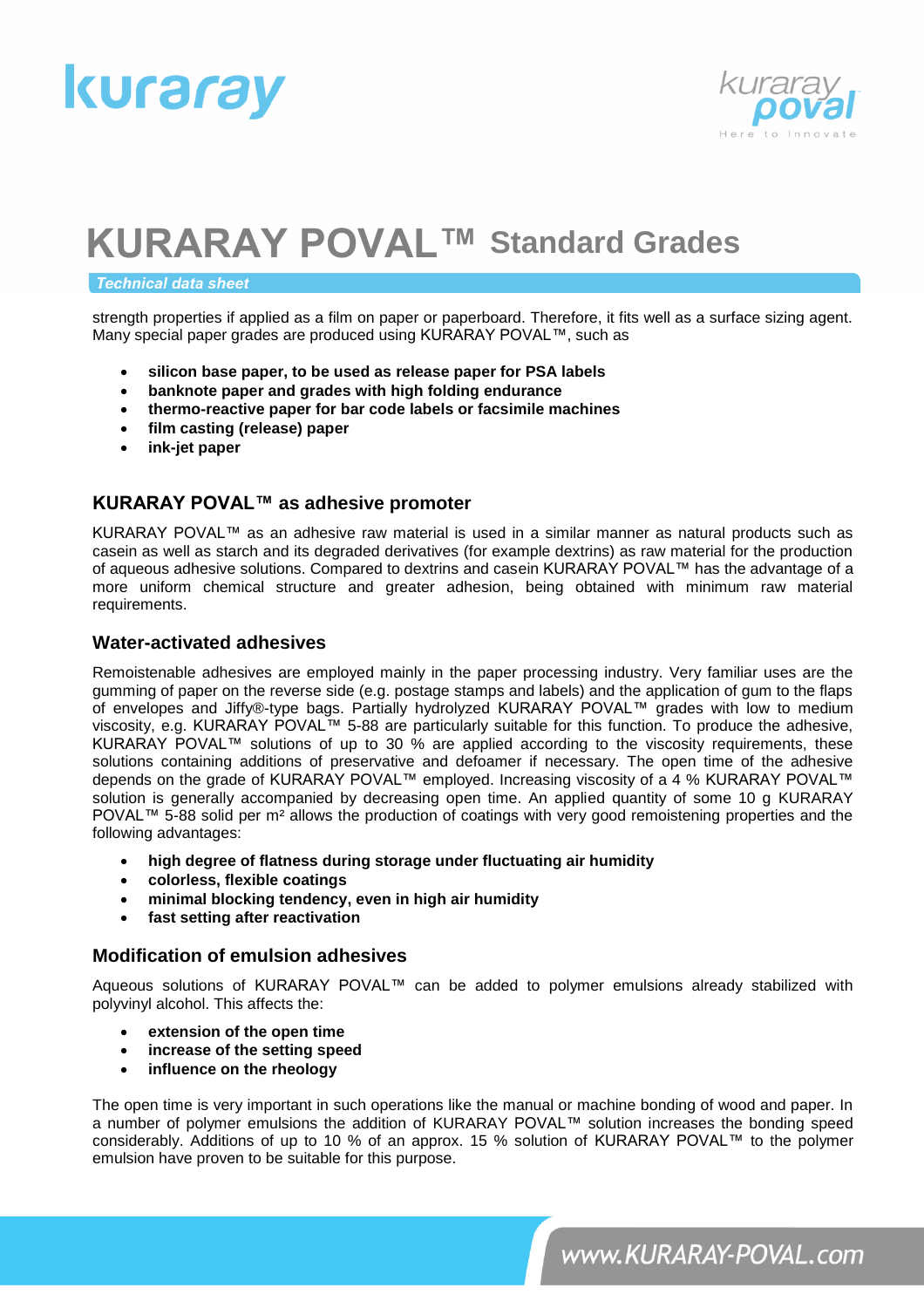



**Technical data sheet** 

The choice of KURARAY POVAL™ grades is primarily dependent on the viscosity required in the ready-to-use adhesive. Generally speaking, preference should be given to partially hydrolyzed KURARAY POVAL™ grades on account of their faster solubility at lower temperatures. In emulsion adhesives suitable for application by dip wheel or roller on applicator machines the addition of KURARAY POVAL™ solutions has the advantage of largely preventing skin formation during processing.

# **KURARAY POVAL™ as protective colloid**

KURARAY POVAL™ grades, preferably of the partially hydrolyzed range, are used as protective colloids in the polymerization of polymer emulsions. Because of their ability to anchor to the surface of the polymer particles that form, they help to stabilize the polymer emulsion during and after polymerization. Those KURARAY POVAL™ types influence not only particle size distribution but also the application properties such as viscosity, stability to stirring, the freeze/thaw stability, pigment compatibility, electrolyte stability and open time of the emulsion.

### **Processing**

#### **Preparation of KURARAY POVAL™ solutions**

KURARAY POVAL™ is usually processed as an aqueous solution. The solution should be prepared in corrosion resistant vessels. As a first step KURARAY POVAL™ is sprinkled into cold water during stirring and heated to 90 - 95 °C in a water bath or by the use of live steam. The solution should be stirred during cooling in order to prevent skin formation. The speed of dissolution increases with increasing temperature. The speed of dissolution decreases with increasing molecule size. The dissolving process is also made more difficult when there is a transition to higher concentrations. As a result even a more highly concentrated KURARAY POVAL™ solution, e.g. a 30 % solution of KURARAY POVAL™ 5-88, should be produced at temperatures of 90 -95 °C.

Polyvinyl alcohol solutions may produce foam when stirred or during transport in pipelines, but this can be largely prevented by using a suitable stirrer design such as a low-speed anchor stirrer or by avoiding steep downward gradients in the pipelines.

#### **Preservation**

Like any other polyvinyl alcohol, KURARAY POVAL™ in the form of an aqueous solution can be attacked by microorganisms under certain conditions. In the acidic pH range the main organisms reproduced are the fission fungi, whilst bacteria grow most readily in a neutral to weakly alkaline medium. The solution can be preserved from any microorganism attack by adding a preservative. Quantities of about 0.01 - 0.20 % by weight preservative, relative to the KURARAY POVAL™ solution, are generally sufficient. Compatibility and efficiency must be tested. Information on the quantity to be used is available from the suppliers.

It is advisable for the KURARAY POVAL™ solution to be prepared and stored in clean containers. Considering the resistance that may be shown by some microorganisms to the preservatives employed, the dissolving vessel in particular, together with the filling equipment (pipes, valves, tubing etc.), needs to be kept clean. Any skins or incrustations should be removed. In the event of complications the possibility of changing to a different preservative must be considered.